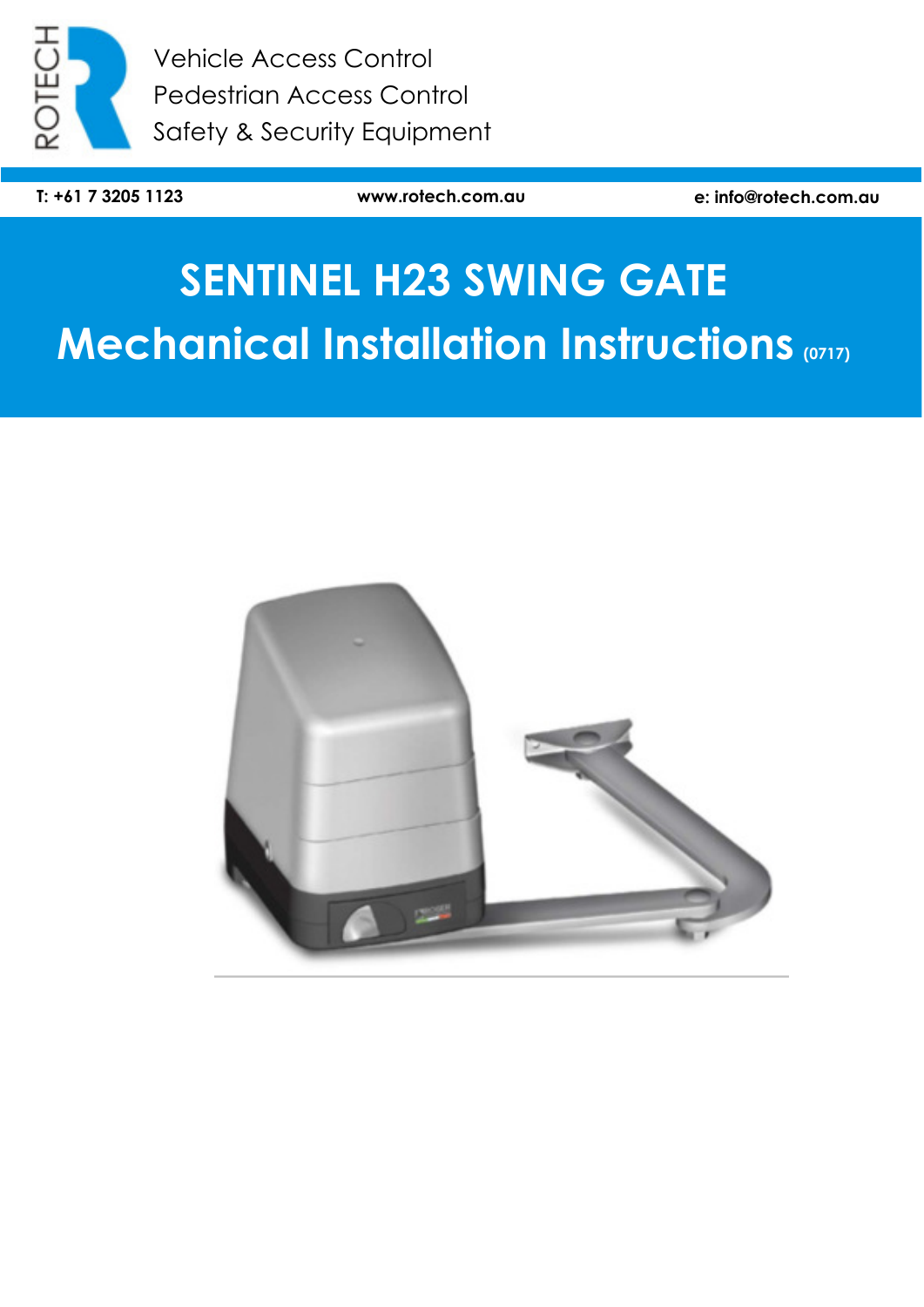# **GB** RECOMMENDATIONS REGARDING THE INSTALLATION AND MAINTENANCE BOOKLET

## **THIS BOOKLET IS INTENDED SOLELY FOR PROFESSIONALLY QUALIFIED INSTALLERS**

#### **THIS INSTALLATION AND MAINTENANCE BOOKLET IS AN INTEGRAL PART OF THE PRODUCT AND MUST BE GIVEN TO THE USER.**

## **KEEP THIS INSTALLATION AND MAINTENANCE BOOKLET TOGETHER WITH ALL THE INFORMATIVE MATERIAL**

#### **SYMBOLS USED IN THE BOOKLET**

Referred to information that must be read for your own safety and that of others and to avoid damage to property. **!**

Referred to recommendations for recycling **#**

FOR YOUR SAFETY: Carefully read the recommendations and warnings contained in this booklet since they give important information regarding safety of use and maintenance, regardless of whether you have previous experience with the same model or not, **!**

#### **PLEASE DO NOT HESITATE TO GET IN TOUCH WITH ROGER TECHNOLOGY FOR FURTHER EXPLANATIONS OR ADVICE**

PURCHASED MODEL: This installation and maintenance booklet describes all the available models of the product. You may therefore find some information regarding a variation that is not available on the model you have purchased.

#### **IMPORTANT GENERAL RECOMMENDATIONS AND OBLIGATIONS FOR THE INSTALLER**

Caution: only professionally qualified technicians must carry out installation, electrical connections, adjustments and maintenance on the system. Incorrect installation or misuse of the product could lead to severe injury to persons or serious damage to property. **!**

## **END USE**

This product must only be used for the purpose for which it has been designed. Any other use is to be considered improper and therefore dangerous. The<br>manufacturer cannot be held liable for any injury or damage caused by **!**

## **ALTERATIONS**

Caution: do not alter or replace product parts. It could be highly dangerous and cause injury to persons and damage to property. Any alteration or replacement of<br>parts made on this product relieves the manufacturer of all **!**

### **CONNECTION TO THE MAINS ELECTRICITY SUPPLY**

Caution: before connecting to the mains electricity supply, check and proceed as follows: **!**

1) always ensure there is a residual current circuit breaker with 0.03 A threshold installed between the equipment and the mains power outlet; **2)** install a suitable double-pole linked switch having a contact separation of at least 3 mm in both poles with overload and short circuit protection and dedicated to the automation:

3) the yellow-green earth wire must be connected to the terminal marked with the symbol  $\leftarrow$ 

Caution: the safety of this equipment is only guaranteed when it is effectively earthed in conformity with current safety standards and regulations **!**

 $\mathbf{\mathcal{D}}$  This fundamental safety requirement must be checked; if in doubt, check the earthing system

Caution: connect the metal framework of the gate/door to the earthing system **!**

The manufacturer cannot be held liable for any damage or injury caused by failure to earth the installation **!**

Caution: do not work in wet or damp environments without having taken suitable precautions against electric shock **!**

 $\bf{\underline{^{\prime}}}$  Caution: always cut off the power supply before carrying out any adjustment, maintenance or cleaning

 $\Lambda$  Caution: do not install the equipment in an explosive atmosphere; the presence of flammable gases or fumes is a safety hazard

 ${\bf \underline{^{\prime}}}$  Caution: only use original Roger Technology parts when required during maintenance

Caution: ensure that all the connections have been made, the efficiency of the safety devices checked and the thrust force set to minimum before the automation is put into normal use. **!**

**PRELIMINARY OPERATIONS:** Before connecting the equipment to the power supply, ensure that the data stamped on the rating plate correspond to those of the mains electricity supply and that the model conforms to the size and weight of the gate

 $\bf{?}$  Caution: this equipment may exert very high forces that could be a source of danger

 $\Delta$  Caution: before carrying out the installation, carefully check that the gate, post, guides and gate stops for open and close positions are robust and firm and that manually-operated movements are smooth and regular

#### **RISK ANALYSIS**

 $\bf{\underline{n}}$  Caution: the installer must analyse the risks that can be present with a gate/door that is automated or to be automated and must find solutions to eliminate each and every hazard

FINAL CHECKS: Check correct operation of the safety devices and the limit microswitches, check that the thrust force is within the limits recommended by current regulations and check that the safety stops for the open and close positions are firmly fixed

**GATE/DOOR RATING PLATE**: Clearly indicate on the gate/door that it is automatic and remote controlled

**PACKAGING**: Place the pack according to the arrows on the packaging and then remove the packaging. Check that the equipment is intact and undamaged; if in<br>doubt do not use the equipment and contact only professionally qua **!**

Caution: the packaging (plastic bags, polystyrene foam, nails, cardboard boxes, etc.) must not be left within each of children since it is a potential source of danger **!**

Dispose of or recycle the packaging in accordance with current applicable legislation **#**

DEMOLITION: There are no particular risks from the automation system itself; if possible recycle the various parts separately (aluminium, iron, electrical parts, etc.) **#**

#### **SPECIAL RECOMMENDATIONS FOR THE USER**

 $\Delta$  Caution: the installer must give the end user all the automation system operating instructions and warnings and in particular those concerning the emergency override for manual opening

Caution: the installer must provide a set of special warnings for the user (see user guide) and if necessary display them or have them displayed in a suitable place **!**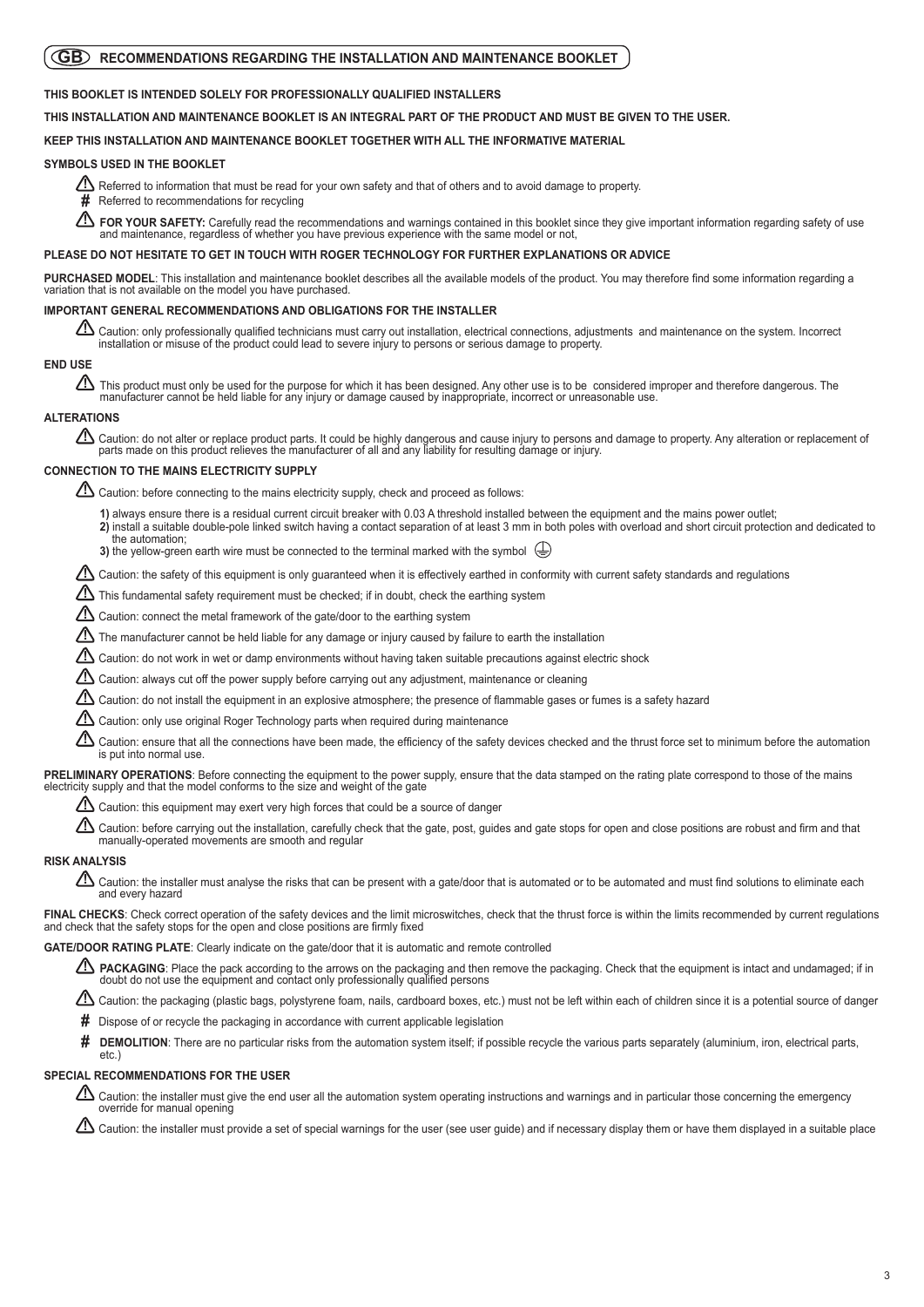| Maximum Size and Weight |                           |
|-------------------------|---------------------------|
| Leaf Size<br>(Metres)   | <b>Max Weight</b><br>(Kg) |
| 1.5                     | 250                       |
| 2.0                     | 215                       |
| 2.8                     | 150                       |

# **STANDARD SYSTEM BH23 RANGE**

- **1)** *Automatism BH23*
- **2)** *Control unit* **6)** *External photocell*
- **3)** *Key selector*
- **4)** *Flashing light*

**8)** *Stop for open position*

**7)** *Internal photocell*

**5)** *Antenna*

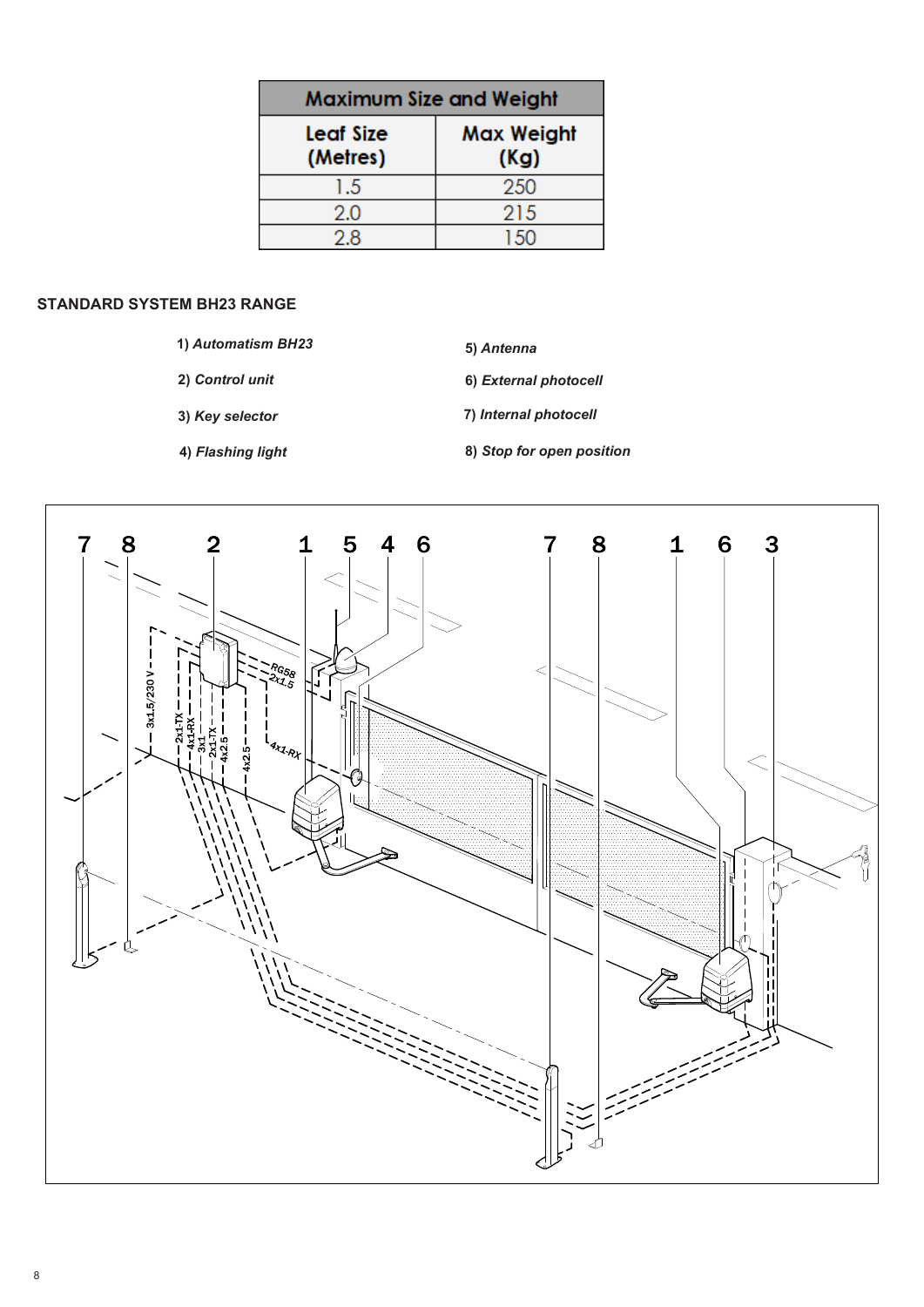## **GB** PRELIMINARY CHECKS PRIOR TO INSTALLATION

Check that the gate has the necessary requirements to be automated

**1-** The gate structure must be solid and suitable

**2-** The hinges must be in good condition and well greased

250 250 105° 300 250 110°

**3-** Manual movement must be smooth and regular without sticking at any point

**4-** Gate stops for the open and close positions must always be installed firmly fixed to the ground

### **GB INSTRUCTIONS FOR POSITIONING AND MOUNTING THE GB BRACKETS FIG.1 AND 2**

Take the measurements A and B for mounting the main bracket **(part 1)** and mark on the gatepost, also in relation to the maximum required openin angle, as given in **table 1**. With the gate closed, mark the position for fixing the front bracket (part 2), preferably at the centre of the gate on a solid crosspiece. If there are no problems, proceed with fixing the brackets, paying particular attention that they are level.

 $\sum$  Caution: if the fixing is done by electric welding, do not weld the brackets with the actuator mounted since the welding current could damage the actuator.

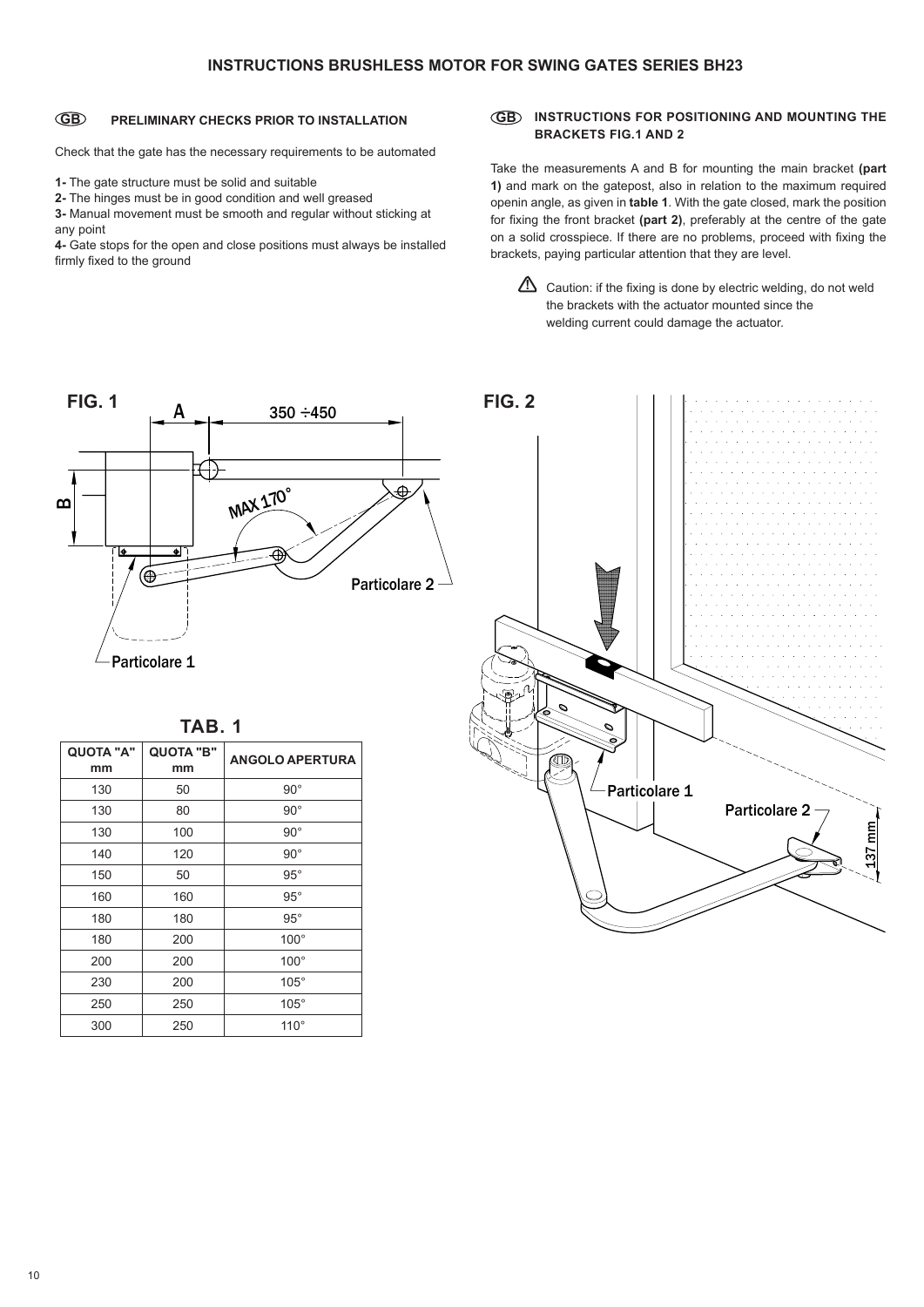**GB** INSTALLATION OF THE ACTUATOR Proceed with mounting the actuator as shown in fig. 3

Caution: the actuator may be installed on the right or the left in the position shown in **fig.3.** Position the actuator inside of the main bracket (1) insert the 2 bolts (2) and secure. Assemble and install the articulated arms as shown in **fig.4.**

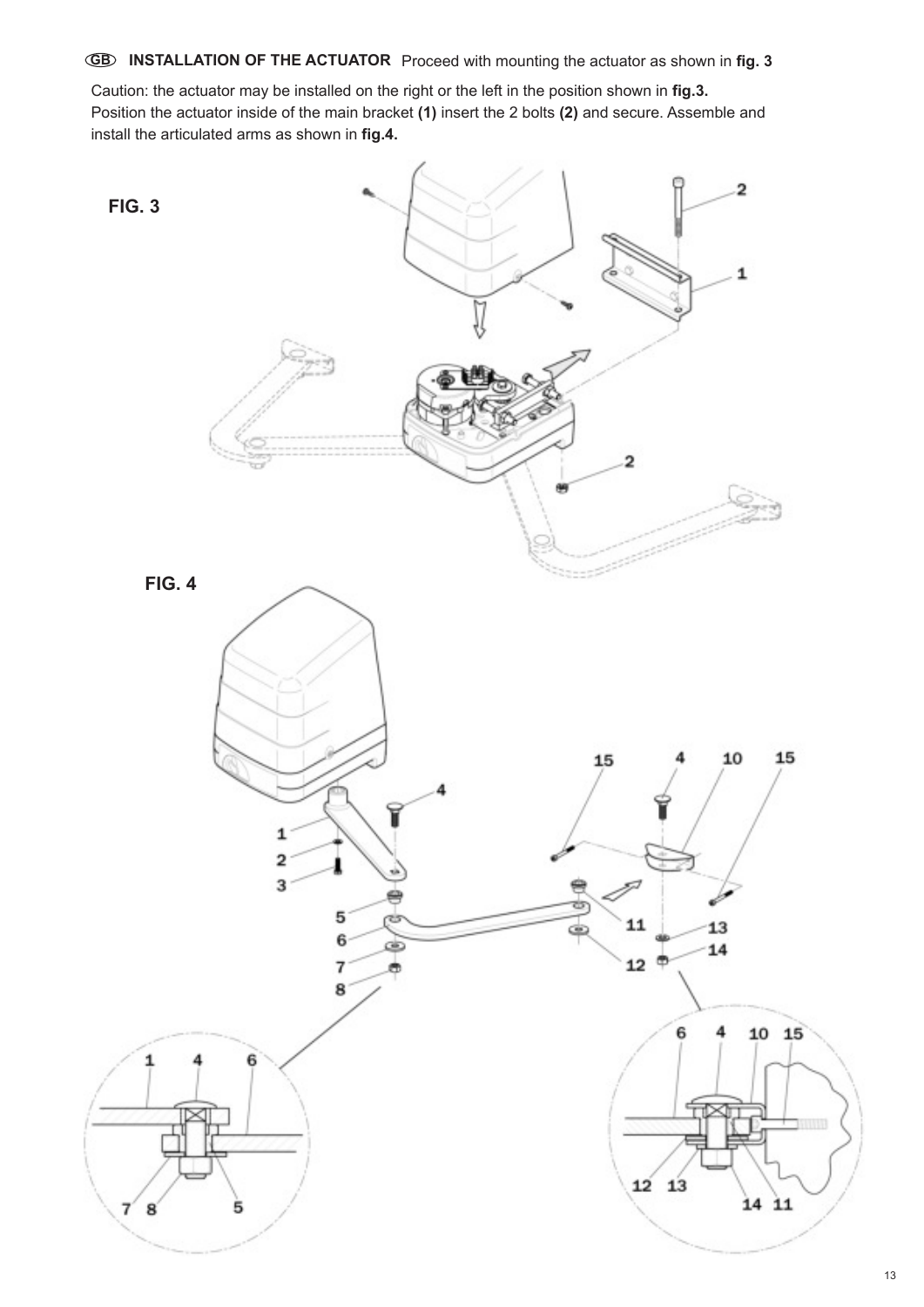# **ELECTRICAL CONNECTIONS**





**GATE STOPS FOR OPEN AND CLOSE POSITIONS SERIES BH23**